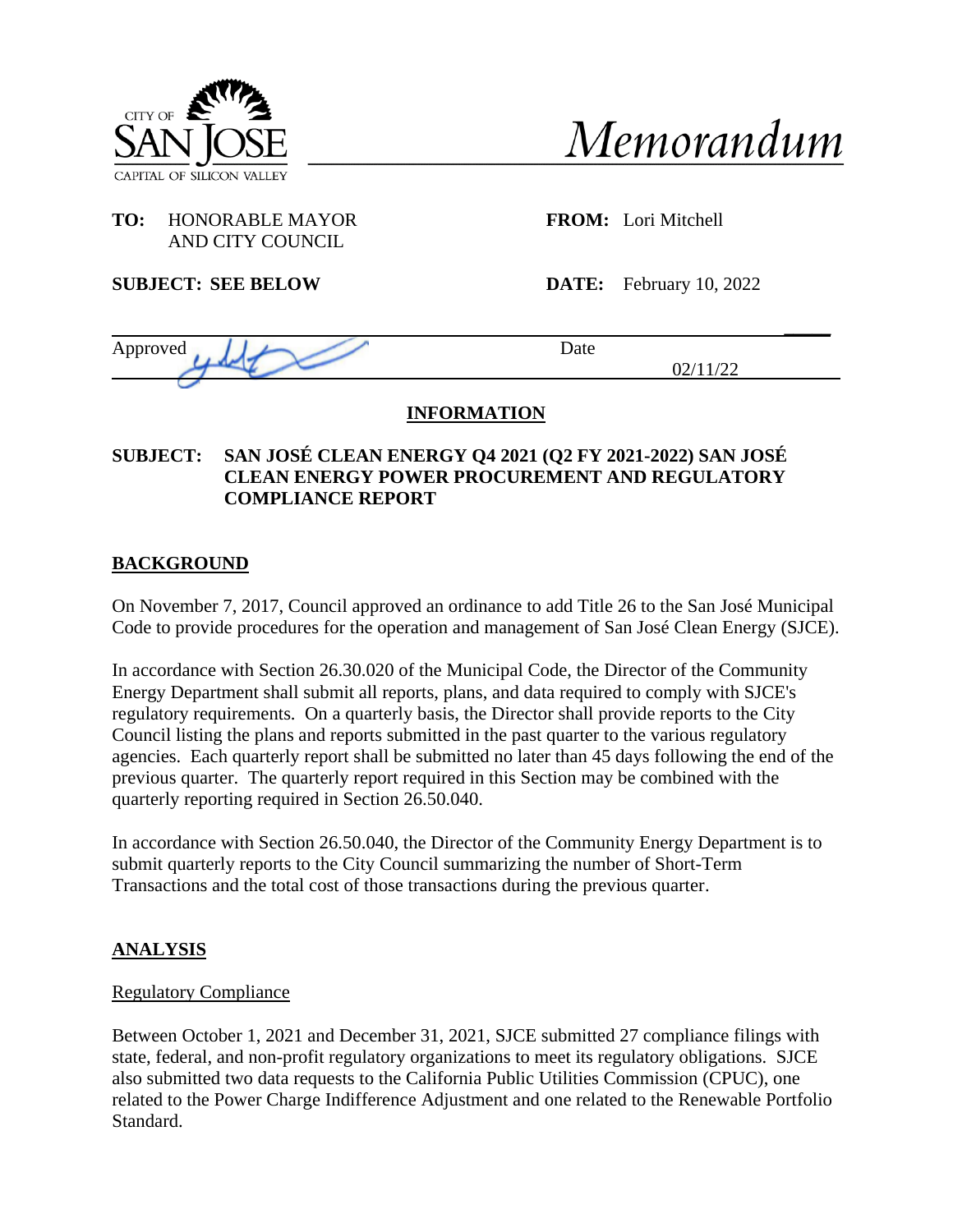Attached to this memorandum is a list of these compliance filings.

During the time period of October 1, 2021 to December 31, 2021, SJCE participated in sixteen CPUC regulatory proceedings directly, as part of informal coalitions of joint Community Choice Aggregation programs, or through CalCCA as a member of this organization. These proceedings include the Integrated Resource Planning rulemaking (R. 20-05-003), the Renewable Portfolio Standard rulemaking (R.18-07-003), the Power Charge Indifference Adjustment rulemaking (R. 17-06-026), the Resource Adequacy rulemaking (R. 21-10-002), the Pacific Gas and Electric Company's 2021 Energy Resource Recovery Account (ERRA) rulemaking (A.20-07-002), Pacific Gas and Electric Compliance Review of Portfolio Allocation Balancing Account (PABA) and ERRA Entries (A.20-02-009), Pacific Gas and Electric Compliance Review of PABA and ERRA Entries 2021 (A.21-03-008), the Expedited Application of Pacific Gas and Electric Company Indifference Adjustment Trigger (A.20-09-014), the Pacific Gas and Electric Company's General Rate Case application (A. 19-11-019), the Disconnections proceeding (R.18- 07-005), the Summer 2021 Emergency Reliability rulemaking (R. 20-11-003), Customer Bill Debt Accumulation During Covid-19 (R. 21-02-014), the Supplier Diversity rulemaking (R. 21- 03-010), the Provider of Last Resort (POLR) rulemaking (R.21-03-011), the Energy Efficiency rulemaking (R. 13-11-005) and the High Distributed Energy Resources Future rulemaking (R. 21-06-017).

## Power Procurement

SJCE entered into 34 short-term agreements during the second quarter of FY 2021-2022. SJCE entered into 20 purchase agreements worth a total of \$146,428,830.80. Power product sales accounted for 14 agreements worth \$8,142,825. The net cost for the 34 agreements to SJCE is \$138,286,005.80.

Attached to this memorandum is a list of these agreements.

 $/s/$ LORI MITCHELL Director, Community Energy Department

For questions, please contact Lori Mitchell, Director of Community Energy Department, at (408) 535-4880.

Attachment 1 San José Clean Energy Q4 2021 (Q2 FY 2021-2022) Power Transactions Attachment 2 San José Clean Energy Q4 2021 (Q2 FY 2021-2022) Compliance Filings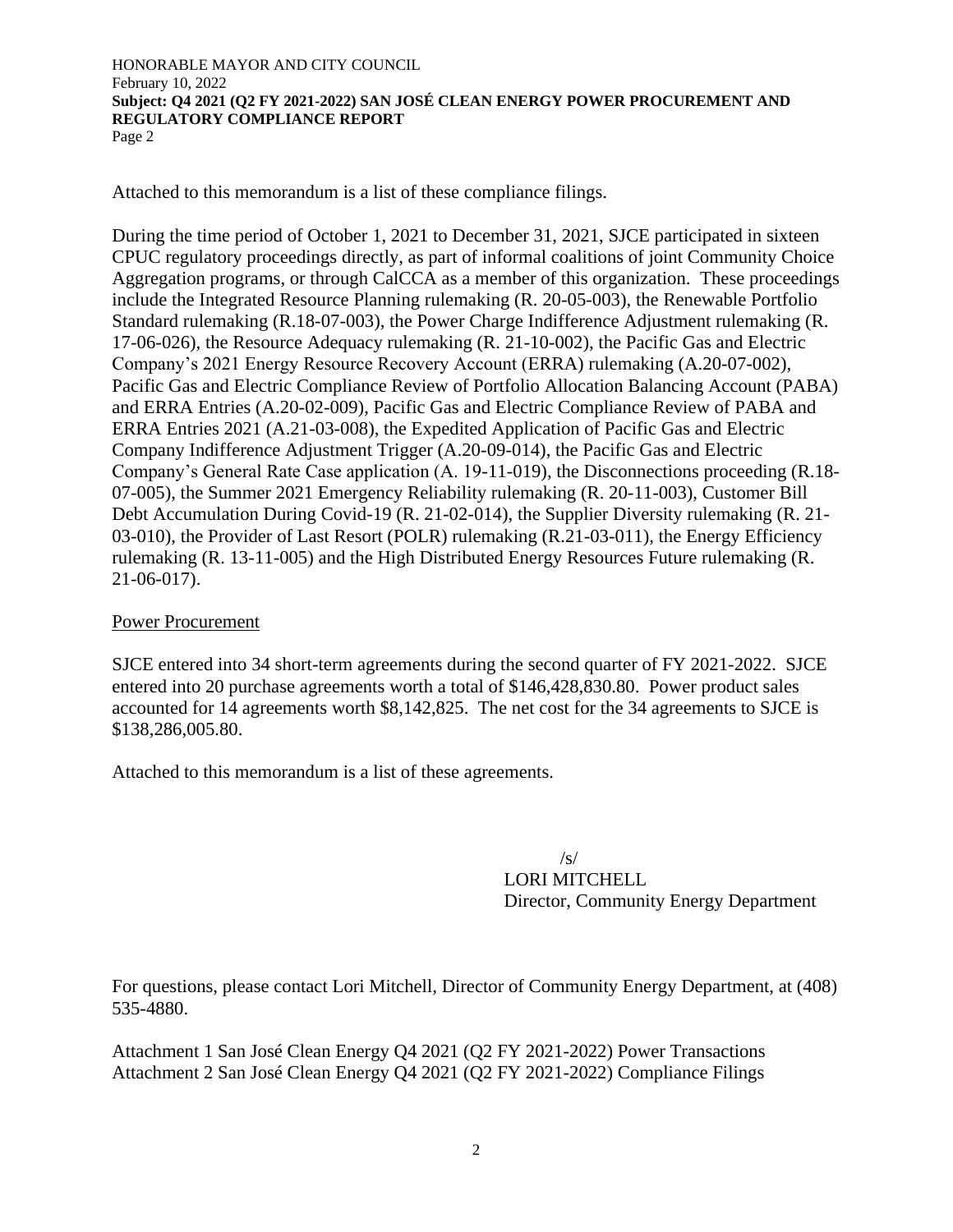|                | <b>Short-term Purchases</b> |                       |                                               |                            |                                 |    |                        |
|----------------|-----------------------------|-----------------------|-----------------------------------------------|----------------------------|---------------------------------|----|------------------------|
| #              | <b>Contract ID</b>          | <b>Agreement Date</b> | <b>Counterparty</b>                           | <b>Energy Type</b>         | <b>Power Delivery Period</b>    |    | <b>Contract Amount</b> |
|                | $21 - 108 - 03$             | 11/18/2021            | <b>MCE Clean Energy</b>                       | Renewable Energy           | 2021-2024                       | \$ | 1,683,143.30           |
| $\overline{2}$ | 21-112-22                   | 10/5/2021             | Shell Energy North America (US), L.P.         | Conventional Energy        | 2022-2024                       | \$ | 37,022,880.00          |
| 3              | $21 - 112 - 23$             | 10/12/2021            | Direct Energy                                 | Conventional Energy        | 2022-2023                       | \$ | 14,676,650.00          |
| 4              | 21-112-24                   | 10/12/2021            | Morgan Stanley Capital Group Inc.             | <b>Conventional Energy</b> | 2022                            | \$ | 14,651,100.00          |
| 5              | 21-112-25                   | 10/12/2021            | Morgan Stanley Capital Group Inc.             | Conventional Energy        | 2023                            | \$ | 11,799,720.00          |
| 6              | 21-112-26                   | 10/19/2021            | TransAlta Energy Marketing (U.S.) Inc.        | Conventional Energy        | 2022                            | \$ | 3,942,873.75           |
| 7              | 21-112-27                   | 10/19/2021            | TransAlta Energy Marketing (U.S.) Inc.        | Conventional Energy        | 2022                            | \$ | 1,665,573.75           |
| 8              | 21-112-28                   | 10/19/2021            | Nextera Energy Marketing, LLC                 | Conventional Energy        | 2023                            | \$ | 12,001,200.00          |
| 9              | 21-112-29                   | 10/26/2021            | ConocoPhillips Company                        | Conventional Energy        | 2022                            | \$ | 925,000.00             |
| 10             | $21 - 112 - 30$             | 10/26/2021            | Nextera Energy Marketing, LLC                 | Conventional Energy        | 2022                            | \$ | 4,129,087.50           |
| 11             | 21-112-31                   | 10/26/2021            | ConocoPhillips Company                        | Conventional Energy        | 2022                            | \$ | 15,297,150.00          |
| 12             | $21 - 112 - 32$             | 10/26/2021            | Nextera Energy Marketing, LLC                 | Conventional Energy        | 2022                            | \$ | 9,556,952.50           |
| 13             | $21 - 112 - 33$             | 11/18/2021            | ConocoPhillips Company                        | Conventional Energy        | 2021                            | \$ | 1,329,900.00           |
| 14             | 21-112-34                   | 11/23/2021            | Mercuria Energy America LLC                   | Conventional Energy        | 2021                            | \$ | 1,888,600.00           |
| 15             | $21 - 113 - 15$             | 10/1/2021             | Pioneer Community Energy                      | Resource Adequacy          | 2022                            | \$ | 938,000.00             |
| 16             | $21 - 113 - 17$             | 10/26/2021            | City of Santa Clara, dba Silicon Valley Power | Resource Adequacy          | 2022                            | \$ | 322,380.00             |
| 17             | 21-113-18                   | 12/7/2021             | Chevron Power Holdings                        | Resource Adequacy          | 2023-2024                       | \$ | 9,660,000.00           |
| 18             | $21 - 113 - 19$             | 10/25/2021            | East Bay Community Energy Authority           | Resource Adequacy          | 2022                            | \$ | 600,000.00             |
| 19             | $21 - 113 - 20$             | 10/26/2021            | City of Santa Clara, dba Silicon Valley Power | Resource Adequacy          | 2022                            | \$ | 473,620.00             |
| 20             | 21-113-21                   | 10/27/2021            | Exelon Generation Company, LLC                | Resource Adequacy          | 2022                            | \$ | 2,865,000.00           |
|                |                             |                       |                                               |                            | <b>Total Cost of Purchases:</b> | S  | 146.428.830.80         |

#### ATTACHMENT 1 - San José Clean Energy Q4 2021 (Q2 FY 2021-2022) Power Transactions

#### *Short-term Sales*

### 21 21-199-12 10/4/2021 Pioneer Community Energy Resource Adequacy 2022 \ \$ (1,938,000.00) 22 21-199-14 10/12/2021 Peninsula Clean Energy Resource Adequacy 2021 8 (17,875.00) 23 21-199-15 10/26/2021 City of Santa Clara, dba Silicon Valley Power Resource Adequacy 2022 \ \$ (308,000.00) 24 21-199-16 10/12/2021 Central Coast Community Energy Resource Adequacy 2022 \ \$ (409,500.00) 25 21-199-17 10/25/2021 East Bay Community Energy Authority Resource Adequacy 2022 \ \$ (720,000.00) 26 21-199-18 10/14/2021 Northern California Power Authority Resource Adequacy 2022 \ 8 (208,000.00) 27 21-199-19 11/2/2021 High Desert Power Project LLC Resource Adequacy 2022 \ \$ (96,250.00) 28 21-199-20 11/1/2021 San Diego Community Power Renewable Energy 2021 \$ (861,250.00) 29 21-199-21 12/16/2021 Calpine Energy Services L.P. Resource Adequacy 2022 \ \$ (883,500.00) 30 21-199-22 10/27/2021 Exelon Generation Company, LLC Resource Adequacy 2022 \$ (1,576,000.00) 31 21-199-23 10/29/2021 San Diego Community Power Resource Adequacy 2022 \$ (382,500.00) 32 21-199-24 12/20/2021 Calpine Energy Services L.P. Resource Adequacy 2022 \$ 33 21-199-25 12/9/2021 Peninsula Clean Energy Resource Adequacy 2022 \$ (67,500.00) 34 21-199-27 12/9/2021 Pioneer Community Energy Renewable Energy 2021 \$ (455,000.00)

**Total Revenue from Sales: \$ (8,142,825.00)**

|  | Net Cost       |
|--|----------------|
|  | 138,286,005.80 |